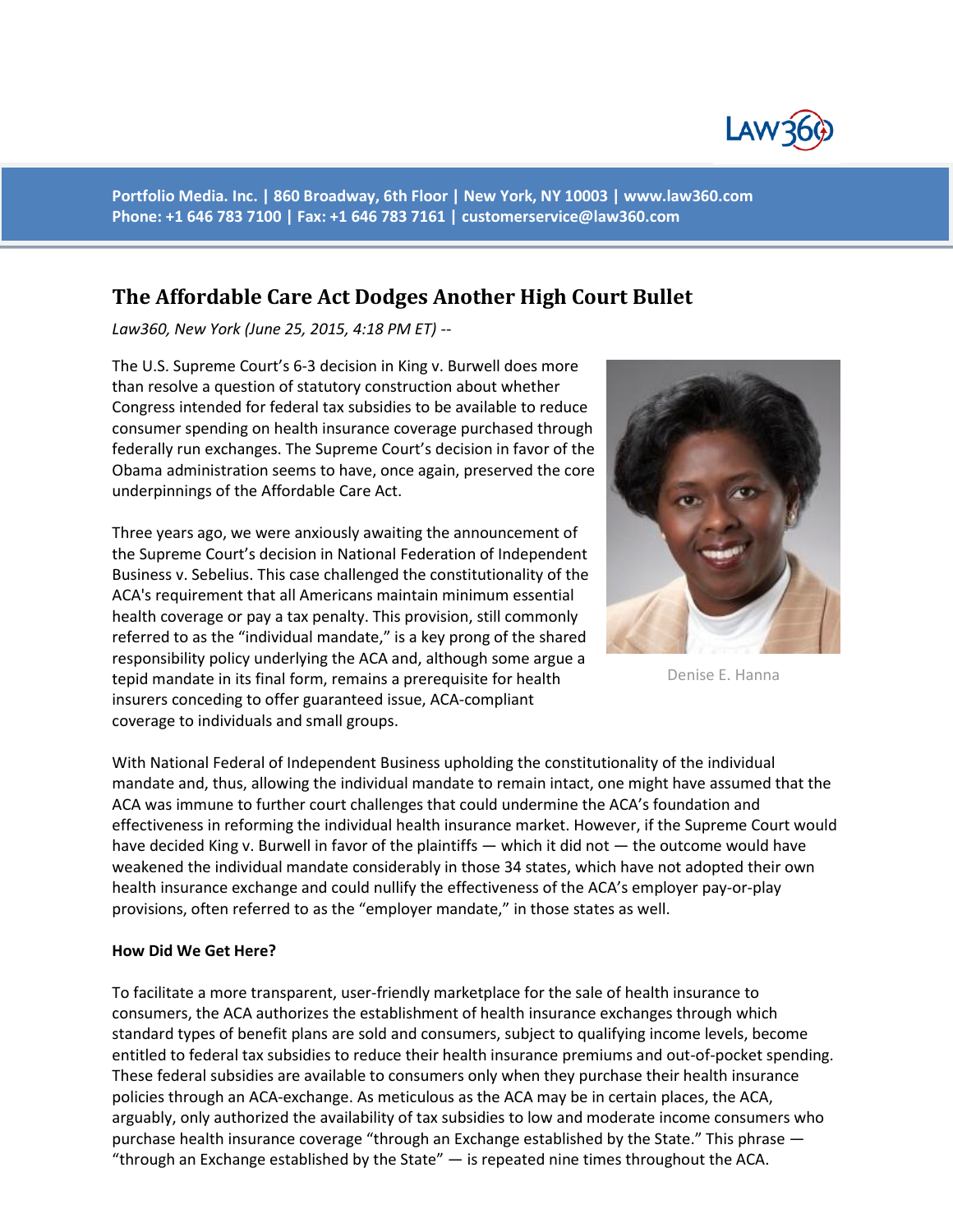Only 15 states and the District of Columbia established their own health insurance exchange. In the remaining 34 states, the exchange is operated by the federal government and, in certain instances, by the federal government in partnership with the state. Therefore, argued the plaintiffs in King v. Burwell and similar cases, ACA subsidies should not be permitted to reduce the cost of health insurance purchased through exchanges that are run by the federal government. Furthermore, the plaintiffs contend the IRS, which by regulation extended federal subsidies to health insurance purchased through both state and federally run exchanges, did not have the administrative authority to change the express statutory language of the ACA to broaden the availability of law's subsidies.

The D.C. Circuit and an Oklahoma federal district court ruled that the ACA clearly and unambiguously authorized subsidies only when health insurance is purchased on state-based exchanges. The D.C. Circuit Court ruling was announced earlier on the same day that the Fourth Circuit, in King v. Burwell, sided with the Obama administration in what the Fourth Circuit characterized as a "close call," permitting the federal government to extend subsidies to consumers purchasing health insurance through federally run exchanges. The Fourth Circuit viewed the ACA as "ambiguous and subject to at least two different interpretations." Therefore, under the doctrine established in Chevron USA Inc. v. Natural Resources Defense Council Inc., when there is an ambiguous statute, courts are permitted to defer to the interpretation of a president's administration. In this instance, such interpretation is reflected in the IRS' regulations extending federal tax subsidies to all consumers, irrespective of whether they purchased their health insurance through a state-based or federally run exchange.

Virginia does not operate its own exchange but relies on a federally run exchange. David King and three other Virginia residents in King v. Burwell raised the same basic arguments that prevailed in the prior federal cases. We learned, however, that the four plaintiffs did not want to purchase comprehensive health insurance of the type required by the ACA for most Americans. The King plaintiffs also believed they would be exempt from the individual mandate because such insurance coverage, if not subsidized for them, would be too expensive. In King, the plaintiffs contended that, because they received subsidies to which they should not have been entitled under the ACA, they lost the ability to qualify for the unaffordability exception to the individual mandate. The unaffordability exception applies when the cheapest available benefit plan offered on an ACA exchange costs greater than 8 percent of a consumer's income.

The relief the plaintiffs sought was to eliminate their eligibility for federal tax subsidies for health insurance that could be purchased on Virginia's federally run exchange which, in turn, would have reinstated plaintiffs' eligibility for the unaffordability exception to the individual mandate. In the end, if the plaintiffs had prevailed, they would neither be required to purchase ACA-compliant health insurance nor be required to pay an individual mandate tax penalty.

In effect, King v. Burwell's question of statutory construction (i.e., whether federal subsidies are available to reduce the cost of health insurance sold through a federally run exchange) had intersected with the application of the individual mandate, already determined to be constitutional under National Federation of Business, for residents of the 34 states that do not run their own exchange.

## **What Was At Stake in King v. Burwell?**

An estimated 6.4 million Americans, residing in states with federally run exchanges, stood to lose federal subsidies that help make their health insurance more affordable if the Supreme Court had ruled in favor of the plaintiffs in King v. Burwell. With the loss of affordable health insurance options in these 34 states (exclusive of Medicaid for those eligible), it seemed likely that the percent of uninsured Americans — 11.5 percent, or 36 million people last year — could have begun to creep back toward pre-ACA levels.

In addition to the human toll, if the Supreme Court had embraced the arguments as put forward by the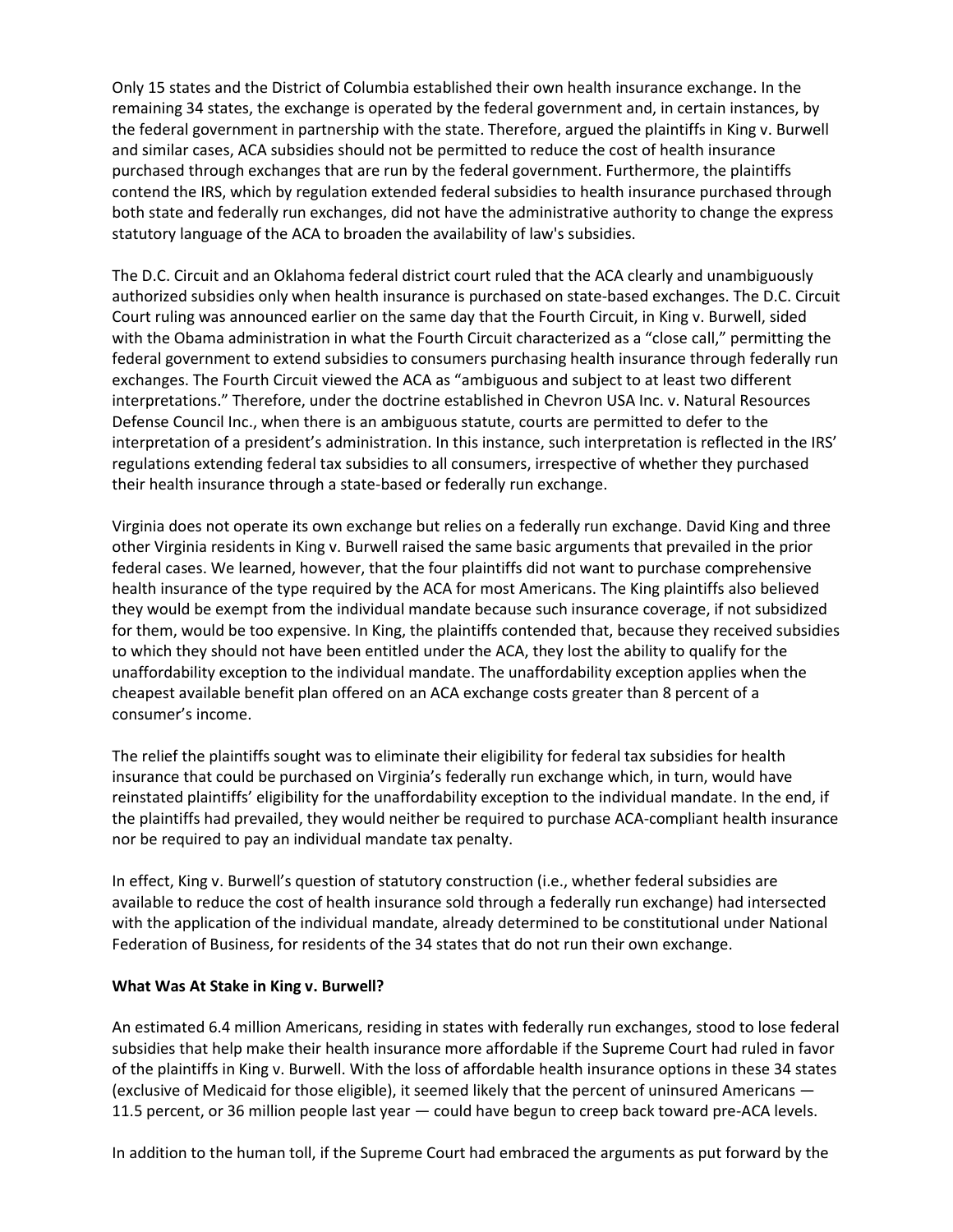plaintiffs, the individual mandate could be rendered moot for Americans with modest incomes residing in states with federally run exchanges. Generally, the individual mandate requires certain Americans to pay a tax penalty if they fail to purchase qualifying health insurance when that insurance is affordable. With unsubsidized health insurance now unaffordable in their states (i.e., due to the claimed unavailability of ACA subsidies), many more Americans would no longer have faced a tax penalty for failing to purchase health insurance. Typically, those opting out of coverage would have been the young and healthy. Their premiums are counted on most by health insurers participating in the ACA exchanges to avoid a death spiral created when a disproportionate number of the sickest and costliest individuals enroll in health insurance which, inevitably, will lead to dramatic rises in insurance premiums for those remaining in the insurance market.

Furthermore, in states with federally run exchanges, the employer mandate would seem to have become meaningless. The employer mandate imposes a tax on large employers (typically with 50 or more full-time employees) that fail to offer their full-time employees any health insurance at all or that offer their full-time employees health insurance that is considered substandard or unaffordable under ACA's rules.

In either case, to be subject to the mandate's tax penalty, the offending employer must have at least one full-time employee who purchases health insurance through an ACA exchange using federal tax subsidies. That is, consistent with the ACA's shared responsibility philosophy, the employer becomes liable for the mandate's tax penalty only after the federal government has incurred liability for the federal tax subsidy extended to the employee offered no or inadequate health insurance from his or her employer.

Without the risk that the federal government would be paying subsidies to employees residing in federal exchange states following a hypothetical decision for the plaintiffs in King v. Burwell, large employers in these states which, willingly or unwittingly, violate the ACA's employer rules, seem to avoid financial responsibility for the tax penalty otherwise due. Perhaps such employers would make rationale business decisions to scale back their health insurance offerings absent an effective mandate. Such decisions, if pervasive, could result in more employed individuals searching for quality and affordable health insurance coverage for themselves and their families that would no longer be subsidized through the federally run exchange in their state or available from some of their employers. These circumstances, over time, could have contributed to increasing numbers of uninsured and underinsured Americans in the federal exchange states.

Although these considerations may not have been prevalent among the nation's largest of businesses or those who work for them, they could have been practical considerations for businesses whose employee count is closer to the threshold of 50 full-time employees that constitutes a large employer for ACA's employer mandate.

## **What Did the Supreme Court Decide in King v. Burwell?**

The majority decision in King v. Burwell, authored by Chief Justice G. Roberts Jr., seems to have rejected the notion that the ACA, in its entirety (at least) is ambiguous with respect to the availability of federal subsidies to "any 'applicable taxpayer'" who would be entitled to such subsidies to defray the costs of health insurance purchased on an ACA exchange. It seems that the Supreme Court believes that the ACA's unambiguous intention is to improve the individual health insurance market, across all of the U.S., by implementing three fundamental reforms: (1) guaranteed issue coverage required to be offered by health insurers; (2) a mandate for individuals to purchase health insurance coverage or pay a tax penalty; and (3) the availability of government subsidies to make health insurance more affordable and to incentivize individuals to purchase the coverage in lieu of paying the penalty.

In addressing the intentions of the ACA, the Supreme Court recounted that, previous efforts to reform